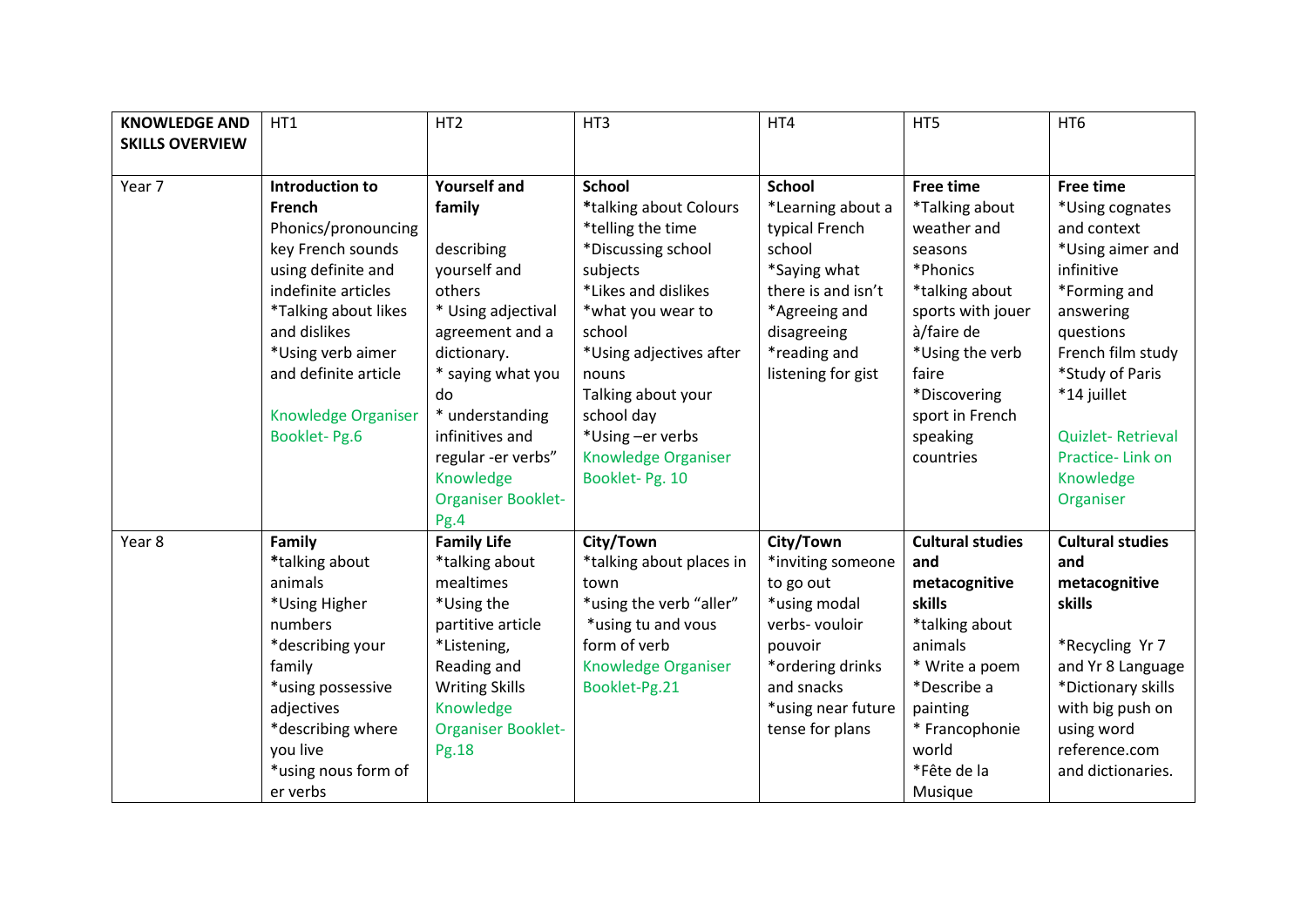|        | Knowledge Organiser<br>Booklet-Pg.4 &Pg.7                                                                                                                                                                                              |                                                                                                                                                                                                                                                                    |                                                                                                                                                                                                                                                           |                                                                                                                                                                                                                                                                                                                                  | Knowledge<br>Organiser<br>Booklet-Pg.12                                                                                                                                                                                                                                                              | *French film<br>study-Les<br>Misérables<br>*History of French<br>Revolution<br>*14 juillet<br><b>Quizlet-Retrieval</b><br>Practice-Link on<br>Knowledge<br>Organiser                                                                                                                        |
|--------|----------------------------------------------------------------------------------------------------------------------------------------------------------------------------------------------------------------------------------------|--------------------------------------------------------------------------------------------------------------------------------------------------------------------------------------------------------------------------------------------------------------------|-----------------------------------------------------------------------------------------------------------------------------------------------------------------------------------------------------------------------------------------------------------|----------------------------------------------------------------------------------------------------------------------------------------------------------------------------------------------------------------------------------------------------------------------------------------------------------------------------------|------------------------------------------------------------------------------------------------------------------------------------------------------------------------------------------------------------------------------------------------------------------------------------------------------|---------------------------------------------------------------------------------------------------------------------------------------------------------------------------------------------------------------------------------------------------------------------------------------------|
| Year 9 | <b>Holidays</b><br>*Talking about<br>holidays<br>*revising the verbs<br>avoir and être<br>*saying what you did<br>during the holiday<br>*using the perfect<br>tense of regular<br>verbs<br><b>Knowledge Organiser</b><br>Booklet-Pg.14 | <b>Festivals and</b><br><b>Celebrations</b><br>*Talking about<br>festivals and<br>celebrations<br>*Describing<br>festivals and<br>special days<br>*Buying food<br>*Strategies to help<br>with challenging<br>listening activities<br>*Future plans for<br>New Year | <b>Television, Cinema and</b><br><b>Digital Technology</b><br>*Talking about<br>celebrities and TV<br>programmes<br>*Arranging to go to the<br>cinema, buying tickets,<br>*Using negatives<br>*Using three tenses<br>Knowledge Organiser<br>Booklet-Pg.24 | Area, Helping at<br>home, Daily<br><b>Routine and</b><br>Weather<br>*Discussing<br>weather<br>*Talking about<br>where you live<br>*Talking and<br>describing Daily<br>Routine<br>*Using reflexive<br>verbs<br>*Using irregular<br>adjectives<br>*Writing in three<br>tenses<br>Knowledge<br>Organiser<br>Booklet-Pg.12<br>&Pg.28 | <b>Opinions on</b><br>Sport, Injuries<br>and Illnesses,<br><b>Asking and giving</b><br>Directions,<br>*Using jouer à/de<br>*Asking the way<br>and giving<br>directions<br>*Talking about<br>injuries and<br>illnesses<br>*Interviewing a<br>Sports person<br>Knowledge<br>Organiser<br>Booklet-pg.31 | <b>Cultural studies</b><br>and<br>metacognitive<br>skills<br>*French film<br>Profile of French<br>actor/actress<br><b>Film Review</b><br>*Focus on Regions<br>of France $-$<br>Normandy,<br>Bretagne,<br>Provence<br><b>Quizlet-Retrieval</b><br>Practice-Link on<br>Knowledge<br>Organiser |
|        |                                                                                                                                                                                                                                        |                                                                                                                                                                                                                                                                    |                                                                                                                                                                                                                                                           |                                                                                                                                                                                                                                                                                                                                  |                                                                                                                                                                                                                                                                                                      |                                                                                                                                                                                                                                                                                             |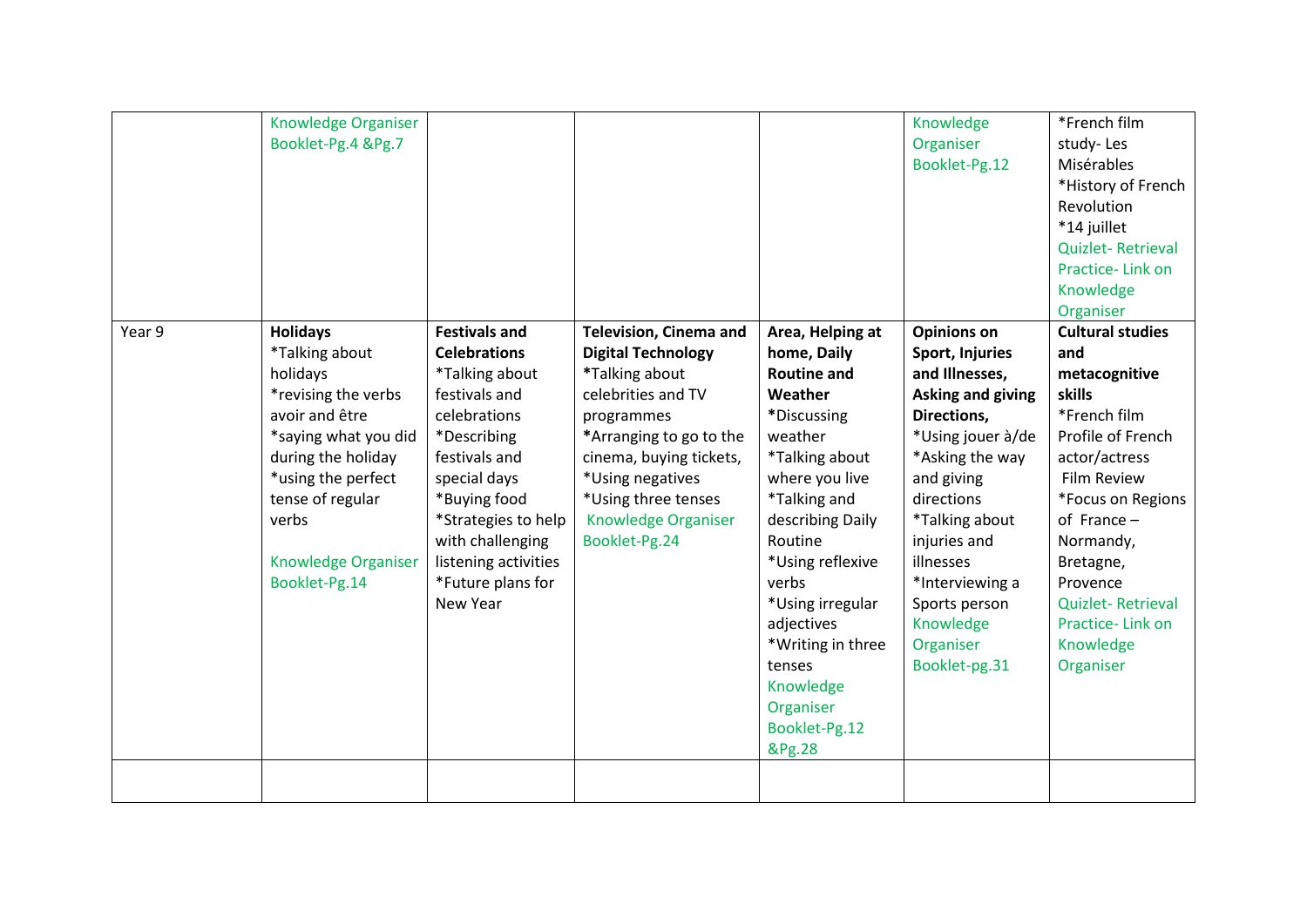| Year 10 | Theme1: Identity<br>and culture<br>*Relationships<br>*Myself, family and<br>friends and role<br>models<br><b>Knowledge Organiser</b><br>Booklet-Pg.2<br>Literary text Q3      | Theme1: Identity<br>and culture<br>*Hobbies<br>*Sports,<br>television,<br>*Reading and<br>Cinema<br>Knowledge<br><b>Organiser Booklet-</b><br>Pg.3 &4                                             | Theme1: Identity and<br>culture<br>*Festivals<br>*Daily Routine, Food,<br>family celebrations and<br>Traditions<br>Knowledge Organiser<br>Booklet-Pg.5<br>Literary text Q6               | Theme1: Identity<br>and culture<br>*Using a<br>combination of<br>tenses<br>*Focus on<br>accuracy in using<br>$3 + t$ enses<br>*Complex<br>Structures<br>*Parallel Reading<br>Tasks<br>Literary text Q4<br>&9 | Theme 2:Local,<br>national,<br>international and<br>global areas of<br>interest<br>*Describing your<br>area/region<br>*Asking and<br><b>Giving Directions</b><br>*Discussing plans<br>and weather<br>* Describing<br>Community<br>projects<br>*Using negatives<br>Knowledge<br>Organiser<br>Booklet-Pg.6 | Theme 2:Local,<br>national,<br>international and<br>global areas of<br>interest<br>*Holidays<br>*Pluperfect tense<br>*Booking and<br>reviewing hotels<br>*Ordering in a<br>restaurant<br>*Talking about<br>travelling and<br>relating Holiday<br>disasters<br>Knowledge<br>Organiser<br><b>Booklet-Pg.9</b><br>Literary text Q5 |
|---------|-------------------------------------------------------------------------------------------------------------------------------------------------------------------------------|---------------------------------------------------------------------------------------------------------------------------------------------------------------------------------------------------|------------------------------------------------------------------------------------------------------------------------------------------------------------------------------------------|--------------------------------------------------------------------------------------------------------------------------------------------------------------------------------------------------------------|----------------------------------------------------------------------------------------------------------------------------------------------------------------------------------------------------------------------------------------------------------------------------------------------------------|---------------------------------------------------------------------------------------------------------------------------------------------------------------------------------------------------------------------------------------------------------------------------------------------------------------------------------|
| Year 11 | Theme 2:Local,<br>national,<br>international and<br>global areas of<br>interest<br><b>Theme 3:Current</b><br>and future study<br>and employment<br>School & Healthy<br>Living | <b>Theme 3:Current</b><br>and future study<br>and employment<br>Jobs and Work<br>preferences<br>Plans, hopes and<br>wishes<br>Knowledge<br><b>Organiser Booklet-</b><br>Pg.11<br>Literary text Q7 | Theme 2:Local,<br>national, international<br>and global areas of<br>interest<br>Problems facing the<br>world<br>Protecting the<br>environment<br>Knowledge Organiser<br>Booklet-Pg.7 & 8 | Revision<br>Programme                                                                                                                                                                                        | <b>AQA Oral Exam</b><br>AQA Listening,<br>Reading and<br><b>Writing Exam</b>                                                                                                                                                                                                                             |                                                                                                                                                                                                                                                                                                                                 |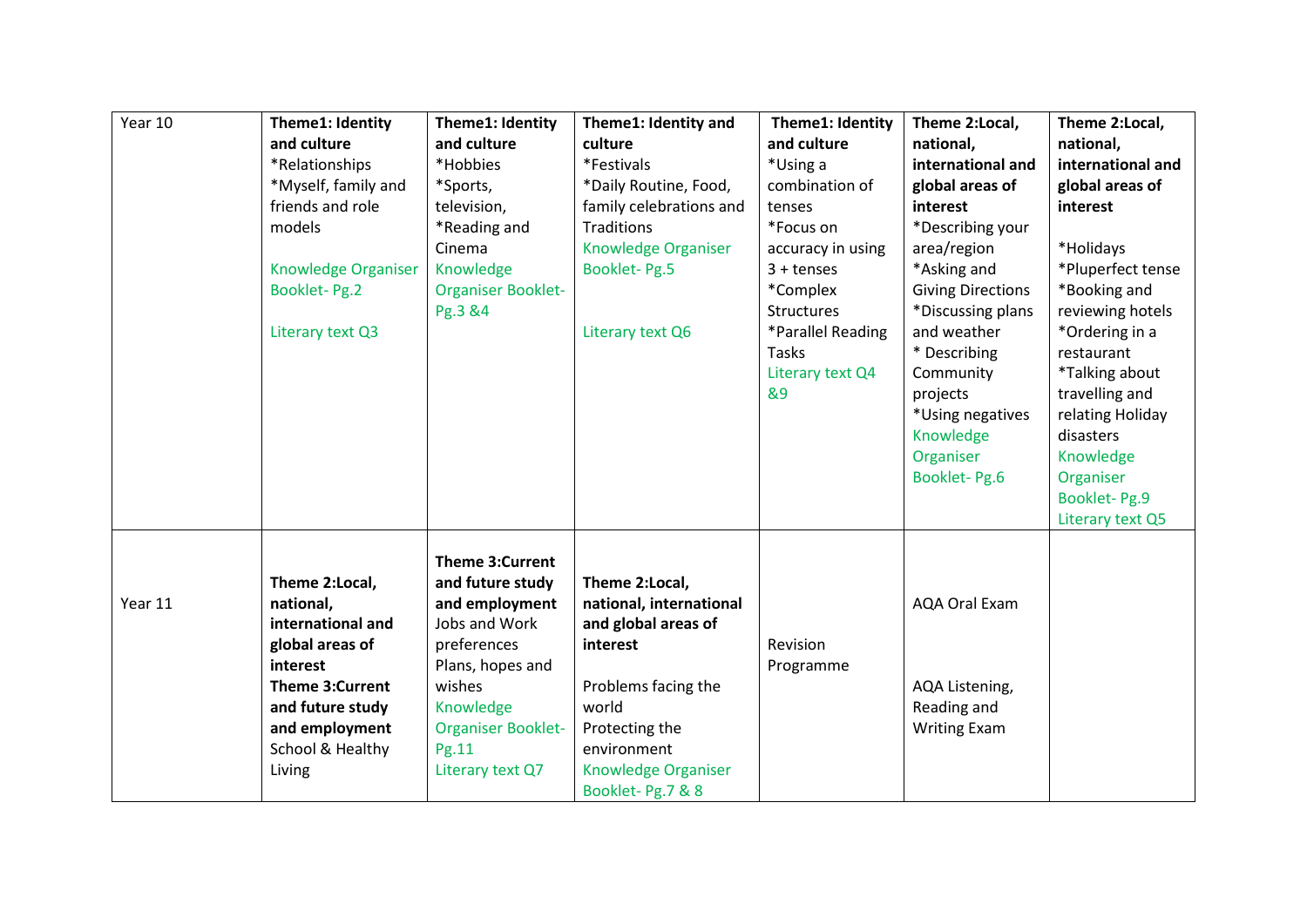|                                   | <b>Knowledge Organiser</b><br>Booklet-Pg.10<br>Literary text Q1 & 2                                                                                      |                                                                                          | Literary text Q 8                                                                                                          |                                                                                                                          |                                                                                                                                                           |                                                                                                           |
|-----------------------------------|----------------------------------------------------------------------------------------------------------------------------------------------------------|------------------------------------------------------------------------------------------|----------------------------------------------------------------------------------------------------------------------------|--------------------------------------------------------------------------------------------------------------------------|-----------------------------------------------------------------------------------------------------------------------------------------------------------|-----------------------------------------------------------------------------------------------------------|
| Year 12                           | Theme 1<br>La famille en voie de<br>changement                                                                                                           | Theme 1<br>La cyber société                                                              | Theme 1<br>Le role du<br>bénévolat(volunteering)<br>FILM STUDY - La Haine                                                  | Theme 2<br>La Patrimoine<br>Cultural (Cultural<br>Heritage)                                                              | Theme 2<br>La musique<br>francophone                                                                                                                      | Theme 2<br>Cinéma-le<br>septième art<br>LITERATURE-<br><b>Bonjour Tristesse</b><br>par Francoise<br>Sagan |
| Year 13                           | Theme 3<br>Multiculturalisme,<br>Une société diverse                                                                                                     | Theme 3<br>L'exclusion sociale<br>et l'inclusion<br>sociale<br>Theme 3<br>La criminalité | Theme 4<br>La politique et L'union<br>Européenne<br>La politique et<br>l'immigration                                       | Theme 4<br>Les Grèves et Les<br>manifestations<br>(Strikes and<br>protests)                                              | Revision<br>Programme                                                                                                                                     | A level Exam                                                                                              |
| ORACY/LIT/NUM                     | Word of Week<br><b>FCJ Values</b><br><b>Excellence (Focus on</b><br>Greta Thunberg)<br><b>Roald Dahl Day</b><br>*National Poetry<br>Day- Jacques Prévert | Word of Week<br><b>FCJ Values</b><br>Companionship<br>(Focus on Malala<br>Yousafzai)     | Word of Week<br>FCJ Values Hope(Focus<br>on Malala Yousafzai)<br><b>Harry Potter Day(JK</b><br><b>Rowling MFL teacher)</b> | Word of Week<br><b>FCJ Values-</b><br>Dignity (Focus on<br>Malala Yousafzai)<br>*World Book<br>Day- "Le Petit<br>Prince" | Word of Week<br><b>FCJ Values-</b><br>Justice(Focus on<br>Malala Yousafzai)<br><b>Numeracy Day</b><br><b>Starters- Odd one</b><br>out, Maths in<br>French | Word of Week<br><b>FCJ Values-</b><br><b>Gentleness (Focus</b><br>on Malala<br>Yousafzai)                 |
| <b>CULTURAL</b><br><b>CAPITAL</b> | <b>European Day of</b><br>Languages-Whole<br><b>School Event</b>                                                                                         | Yr 11 HAP PP<br>students 4 week<br>intervention<br>course                                | Yr 11 LAP PP<br>Foundation students 4<br>week intervention<br>course                                                       | *International<br><b>Women's Day-</b><br>Dept. choose an<br>inspirational                                                | 1er Mai - Fête du<br>travail                                                                                                                              | Fête de la<br><b>Musique</b><br><b>Fête National</b>                                                      |